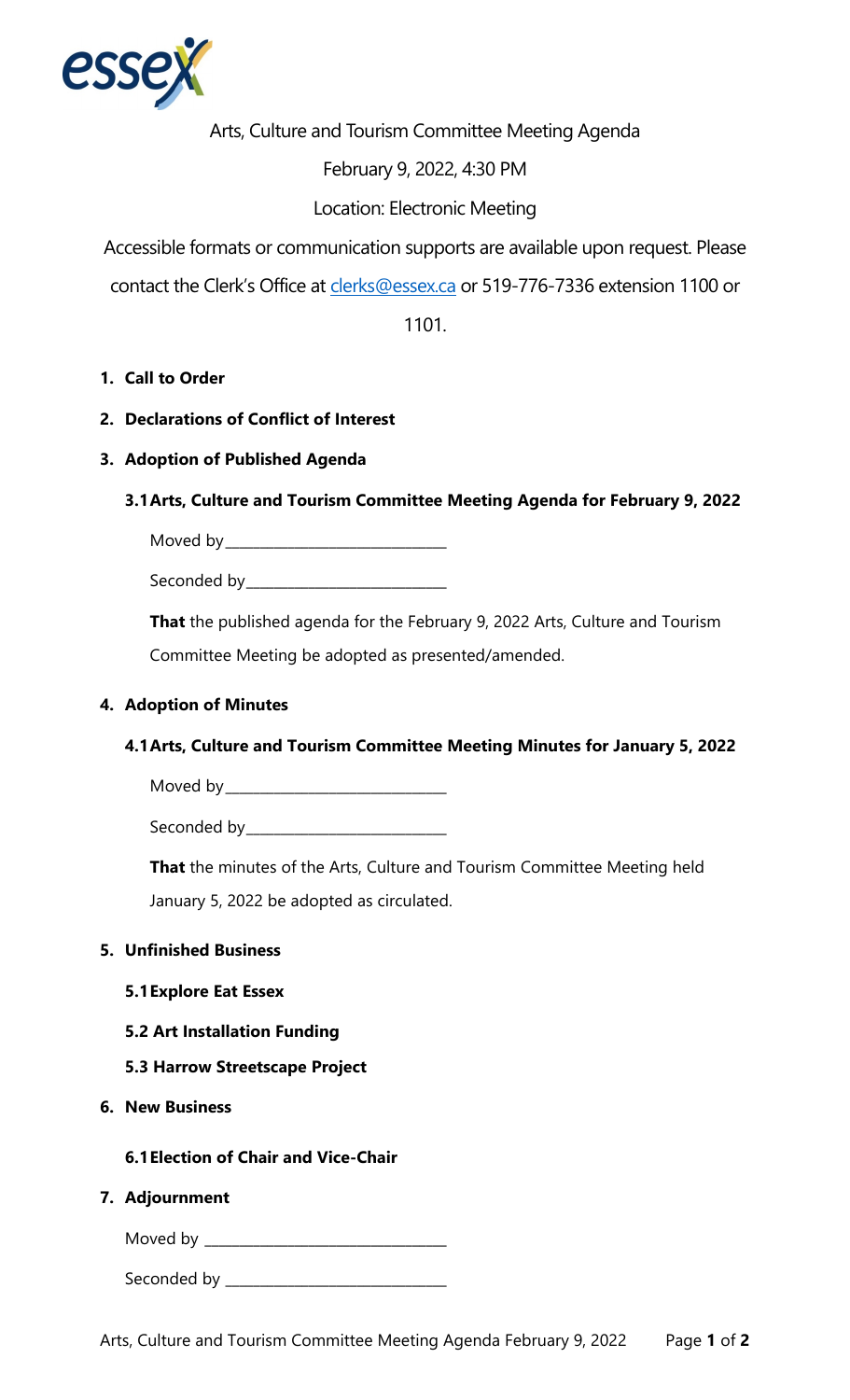**That** the meeting be adjourned at **That**  $\frac{1}{2}$ 

# **8. Future Meetings**

March 9, 2022 at 4:30 PM

Location: Electronic Meeting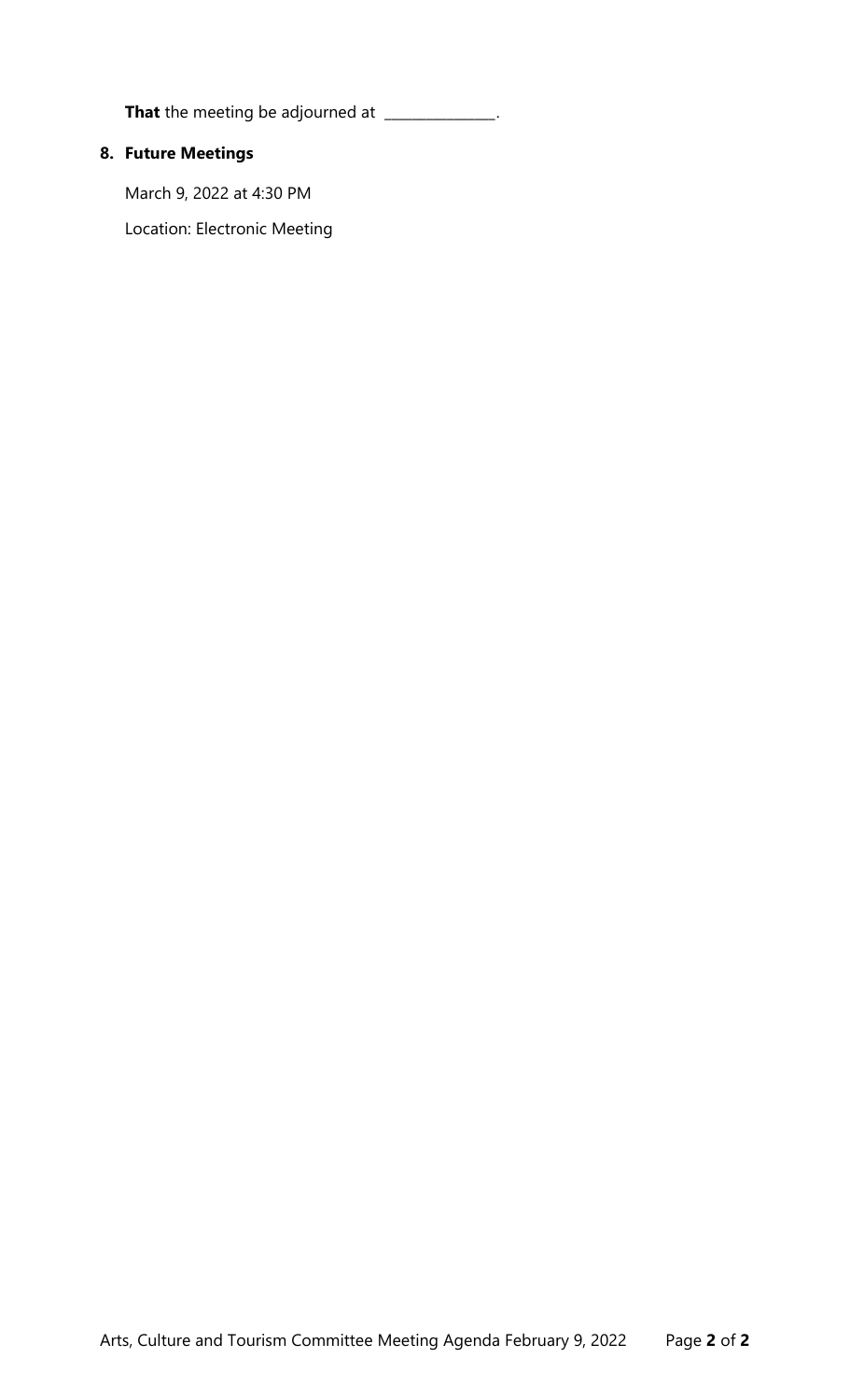

Arts, Culture and Tourism Meeting Minutes

#### January 5, 2022 4:30 PM

## Location: Electronic Meeting

Accessible formats or communication supports are available upon request. Please

contact the Clerk's Office at [clerks@essex.ca](mailto:clerks@essex.ca) or 519-776-7336 extension 1100 or

1101.

| Present:      | Anthony Paniccia, Chair                            |
|---------------|----------------------------------------------------|
|               | Jeannette Kervoelen, Vice Chair                    |
|               | <b>Tracy Armstrong</b>                             |
|               | Councillor Steve Bjorkman                          |
|               | Patti Oshar                                        |
|               | Diane Quinn-Ouellette                              |
| Also Present: | Cynthia Cakebread, Manager, Recreation and Culture |
|               | Trevor Martin, Recording Secretary                 |
| Regrets:      | <b>Grant Maguire</b>                               |

## **1. Call to Order**

The Chair called the meeting to order at 4:34 PM.

#### **2. Declarations of Conflict of Interest**

The Chair, Tony Paniccia declared a conflict of interest for Agenda Item 5.1 as he participated in the contest.

## **3. Adoption of Published Agenda**

#### **3.1Meeting Agenda for January 5, 2022**

#### **ACT22-01 -001**

 Seconded by Jeannette Kervoelen, Vice Chair Moved by Councillor Steve Bjorkman

 Committee Meeting be adopted as presented. **That** the published agenda for the January 5, 2022 Arts, Culture and Tourism

## **[Carried]**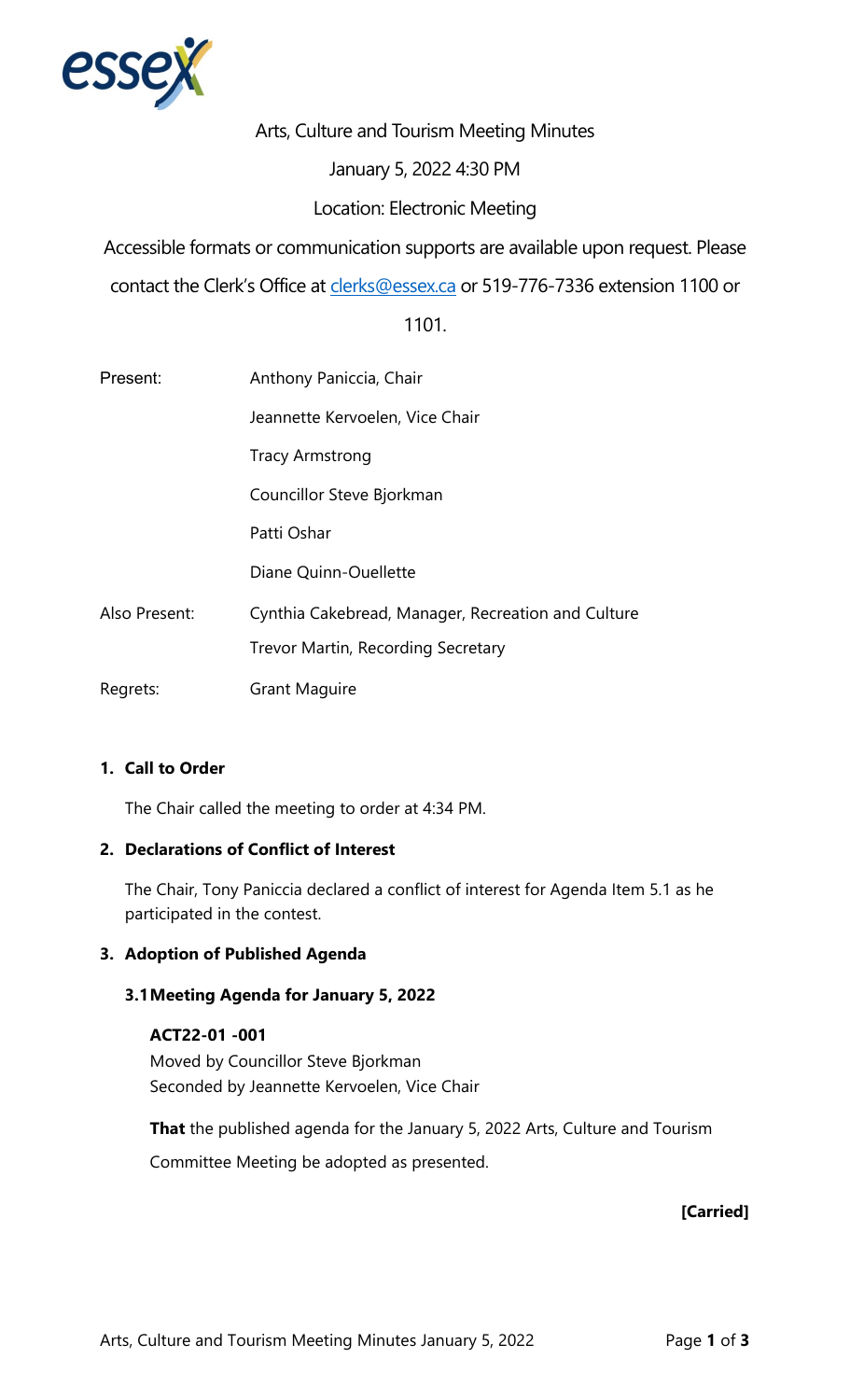### **4. Adoption of Minutes**

#### **4.1Arts, Culture and Tourism Meeting Minutes for December 8, 2021**

#### **ACT22-01 -002**

 Moved by Councillor Steve Bjorkman Seconded by Jeannette Kervoelen, Vice Chair

**That** the minutes of the Arts, Culture and Tourism Meeting held December 8,

2021 be adopted as circulated.

## **[Carried]**

#### **5. Unfinished Business**

#### **5.1Candy Cane Lane Lights Decorating Contest Judging**

 In regard to the Chair's declared conflict of interest, the Committee agreed to review the results of the Chair's contest participation but that he would not be eligible for prizes.

Cynthia Cakebread presented calculated results based on the judging process, with the award recipients being declared as:

#### **Merry and Bright**

- 1. 124 Turnhout Crescent
- 2. 6060 Catherine Duransky Drive
- 3. 134 Kim Court

#### **Essex Business**

- 1. Little House of Cupcakes
- 2. Stationery and Stuff
- 3. Crafty Candles

 Cynthia noted that she will have the prizes available for pickup at the Essex Recreation Complex and will prepare a Report to Council to inform Council of the award winners.

 participation next year including some form of recognition for all participants. The Committee agreed to discuss ideas further in the August or September participants to thank them for their participation and to announce winners. The Committee discussed some ideas on how to make changes to boost regular meeting, In addition, Cynthia will send out an email to all of this year's

#### **ACT22-01 -003**

 Moved by Tracy Armstrong Seconded by Jeannette Kervoelen, Vice Chair

**That** the prizes be awarded to contest entrants based on the calculated judging

scores presented to the Committee.

#### **[Carried]**